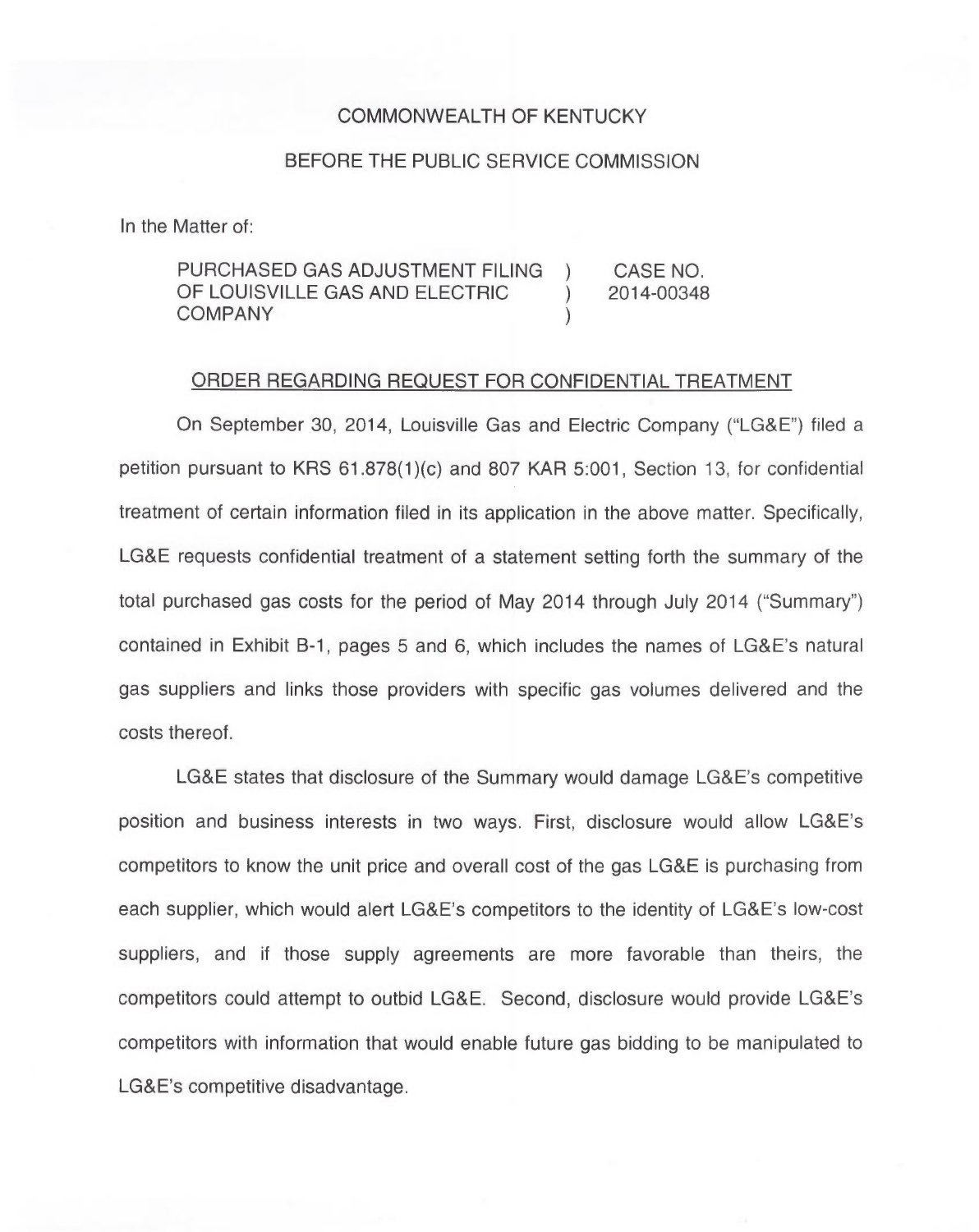LG&E states that information of the type described in Exhibit B-1, pages 5 and 6, has been granted confidential treatment in its prior Gas Supply Clause filings. LG&E also states that this information is not disseminated within LG&E except to those employees with a legitimate business need to know and act upon the information.

Having carefully considered the petition and the materials at issue, the Commission finds that:

 $1.$ The materials for which LG&E seeks confidential treatment meet the criteria for confidential treatment and are exempted from public disclosure pursuant to KRS 61.878(1)(c)and 807 KAR 5:001, Section 13.

2. The materials for which LG&E seeks confidential treatment should not be placed in the public record or made available for public inspection for an indefinite period of time due to the highly confidential and proprietary nature of the information requested to be held confidential, the disclosure of which could result in competitive injury.

IT IS THEREFORE ORDERED that:

1. LG8 E's petition for confidential protection is hereby granted.

2. The materials for which LGBE seeks confidential treatment shall not be placed in the public record or made available for public inspection for an indefinite period of time.

3. Use of the materials in question in any Commission proceeding shall be in compliance with 807 KAR 5:001, Section 13(9).

4. LG&E shall inform the Commission if the materials in question become publicly available or no longer qualify for confidential treatment.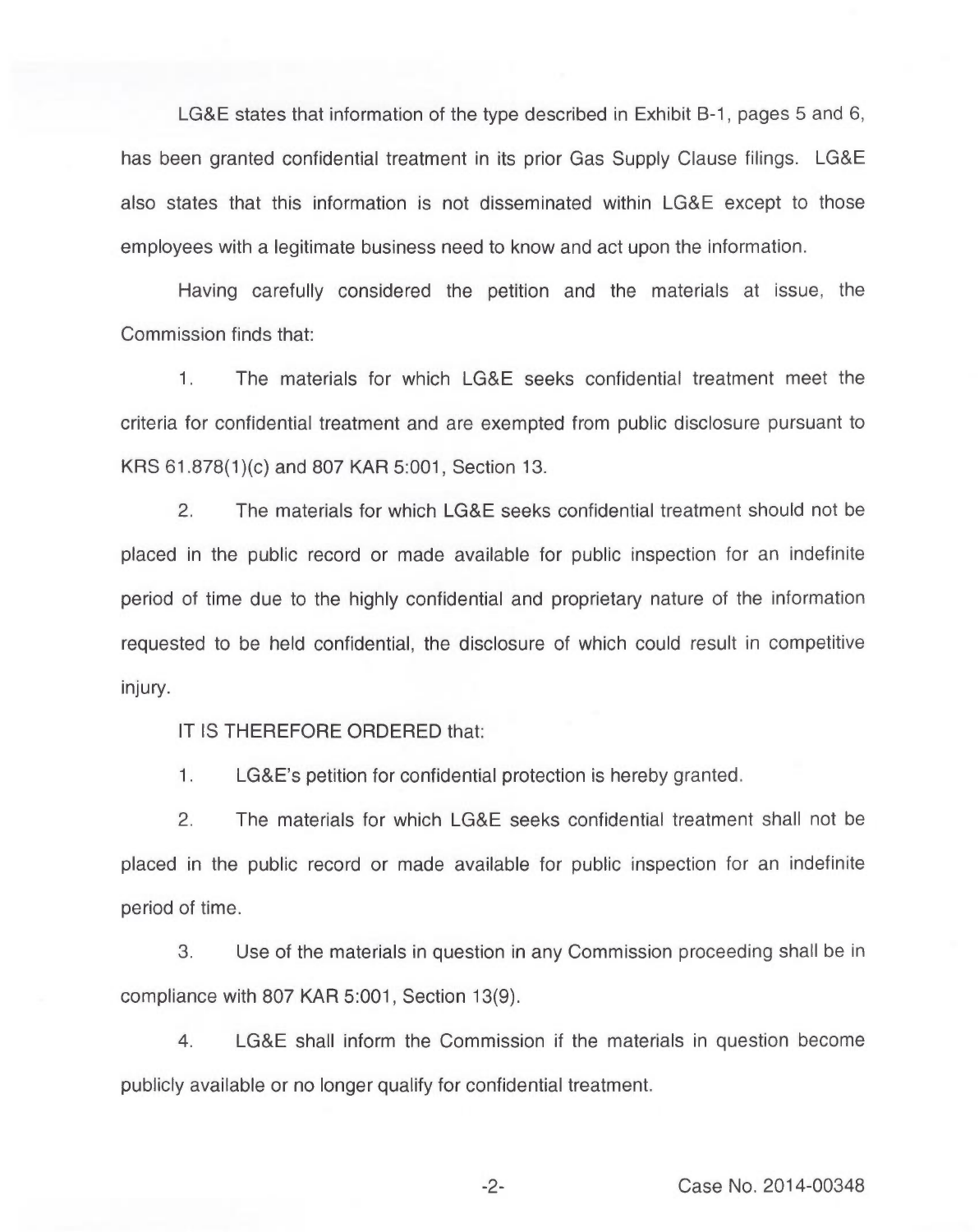5. If a non-party to this proceeding requests to inspect materials granted confidential treatment by this Order, the Commission shall notify LG&E in writing and direct LG&E to demonstrate within 20 days of its receipt of the notice that the materials still fall within the exclusions from disclosure requirements established in KRS 61.878. If LG&E is unable to make such demonstration, the requested materials shall be made available for inspection. Otherwise, the Commission shall deny the request for inspection.

6. The Commission shall not make the requested materials available for inspection for 20 days following an order finding that the material no longer qualifies for confidential treatment in order to allow LG&E to seek a remedy afforded by law.

> By the Commission ENTERED JAN 20 205 KENTUCKY PUBLIC COMMISSION

ATTES Executive Director

Case No. 2014-00348